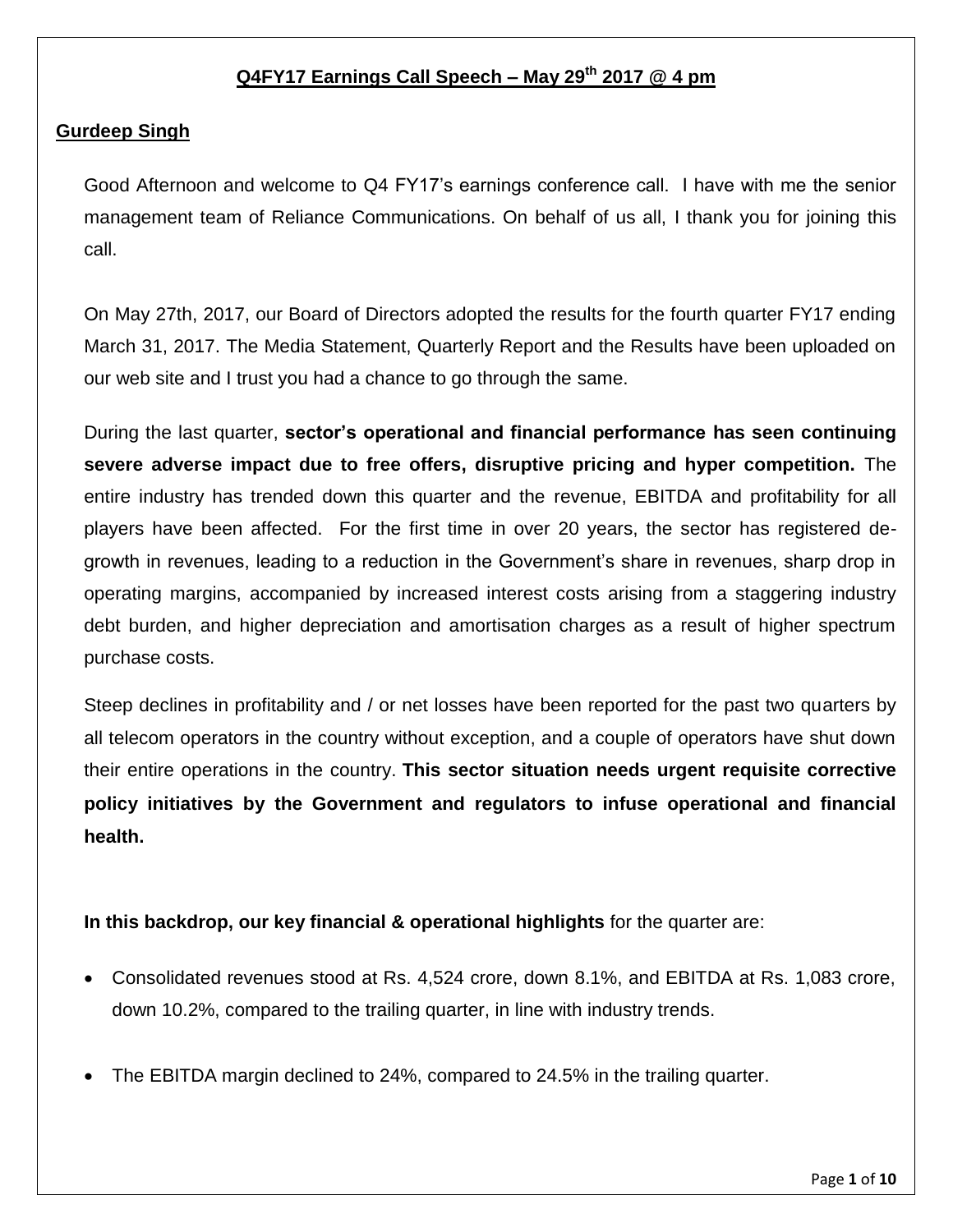- Indian operations' revenues and EBITDA stood at Rs. 3,916 crore and Rs. 908 crore respectively; while Global revenues and EBITDA were Rs. 988 crore and Rs. 175 crore respectively.
- Total MOU was at 105.6 billion, up 3.4% Q-o-Q and our 3G/4G data subscribers' base stood at 20.8 Mn.

# **Financial highlights for the full year FY 17 are:**

- Consolidated revenues stood at Rs. 19,949 crore, down 10.8%, on account of free offers, disruptive pricing and unprecedented competitive intensity in the industry; the impact of complete shutdown of RCOM's CDMA operations during 1<sup>st</sup>Half FY17; and full year impact of moving to higher cost ICR arrangements in 5 circles consequent upon end of the validity period of 900 MHz spectrum held by the Company.
- The Company suffered a net loss of Rs. 1,285 crore for the year, compared to a net profit of Rs. 660 crore in the previous year, owing to the drop in revenues, decline in EBITDA margin for the year from 34.2% to 27%, and increase in interest costs.

**This is the first year since inception, when RCOM has incurred a net loss during the year, having shown steady financial and operational performance during last 10 years of its operations. Last two quarters during FY17 have been totally unprecedented and unanticipated by any operator, and have resulted in deep stress in the sector.** 

# **Let me now talk about the current situation in the sector:**

The vitality of telecom sector is not only a critical pre-requisite for the growth of the Indian economy, but also for the execution of 'Digital India' vision, wherein a healthy and operationally efficient telecom industry is an absolute necessity.

The **current stress in the telecom sector** is a matter of grave concern not only for the industry players but also for the financial sector, regulators and the Government. This is a massive disruptive situation and no other sector in Indian economy has seen such an unsettling operating scenario. Even globally, in any telecom market, such disruption has not been experienced by the operators. In the current situation, viability and sustainability of the industry is at risk.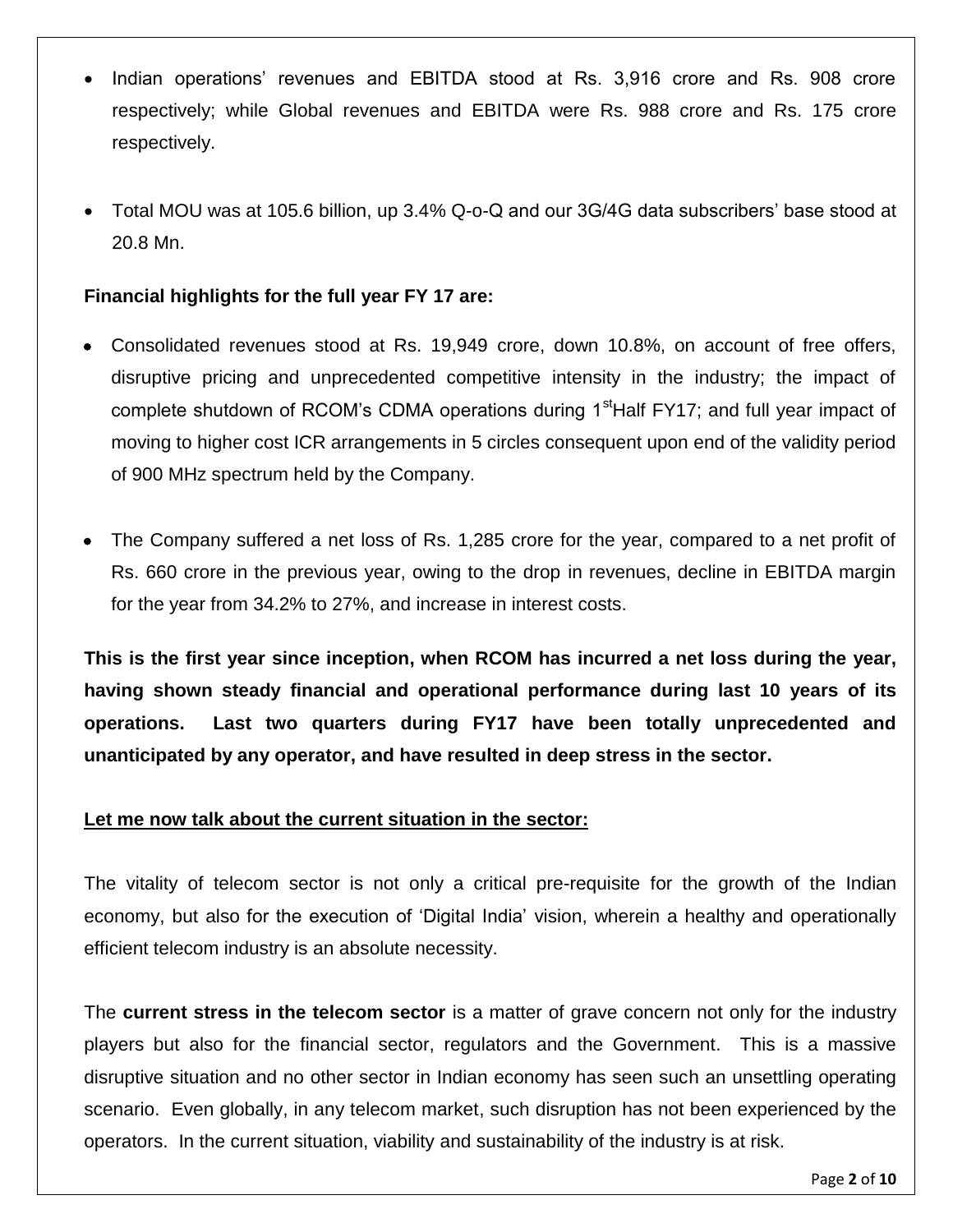**The sector's free cashflows are at highly negative levels** and there is a huge deficit in the servicing of the fixed payments and deferred spectrum liabilities through sector EBITDA. High level of total sector liabilities of around Rs 7.5 lac crore would be unsustainably burdensome if the sector's current operating pressures continue.

The telecom industry has been urging the government to initiate requisite policy actions urgently to improve the sector's health. Based on the pleas by the industry bodies, the Ministry of Communications has set up an **Inter-Ministerial Group (IMG)** to look at the current sector situation and suggest policy solutions. We welcome the formation of IMG and hope that a Corrective Policy Framework would be put in place very soon.

It is critical that the government relooks at all the policy driven components of the industry's cost structure. Some of the key recommendations by the industry as well as TRAI to the government include revamping of methodology for estimation of Adjusted Gross Revenue for levying License Fees and Spectrum Usage Charges, lowering of levies in form of License Fees and Spectrum Usage Charges, increased moratorium and duration of installments for payment of deferred spectrum obligations, and formulating a financing package for the sector. Also in this changing scenario of ARPU led tariff plans rather than per minute/per GB tariff plans, per minute Interconnect Usage Charges itself, let alone a staggering rate of 14 paise, should be reviewed and scrapped by the Government.

**The Key Point is that remedial policy actions and financing package is critically needed to infuse operational viability in the sector.** 

#### **Current perspective about the telecom industry trends:**

**The data consumption has exponentially grown** over last few quarters. A mature smartphone user in India is expected to consume far higher data per month than global averages. The data usage will continue to grow with adoption of smartphones and thus the quantum of 4G deployed spectrum and network capacity will be critical to serve this growth. RCOM is well positioned to operate in this market, with access to a nationwide, state-of-the-art 4G LTE network. Our comparative 4G business advantages were not visible in the last quarter till March due to free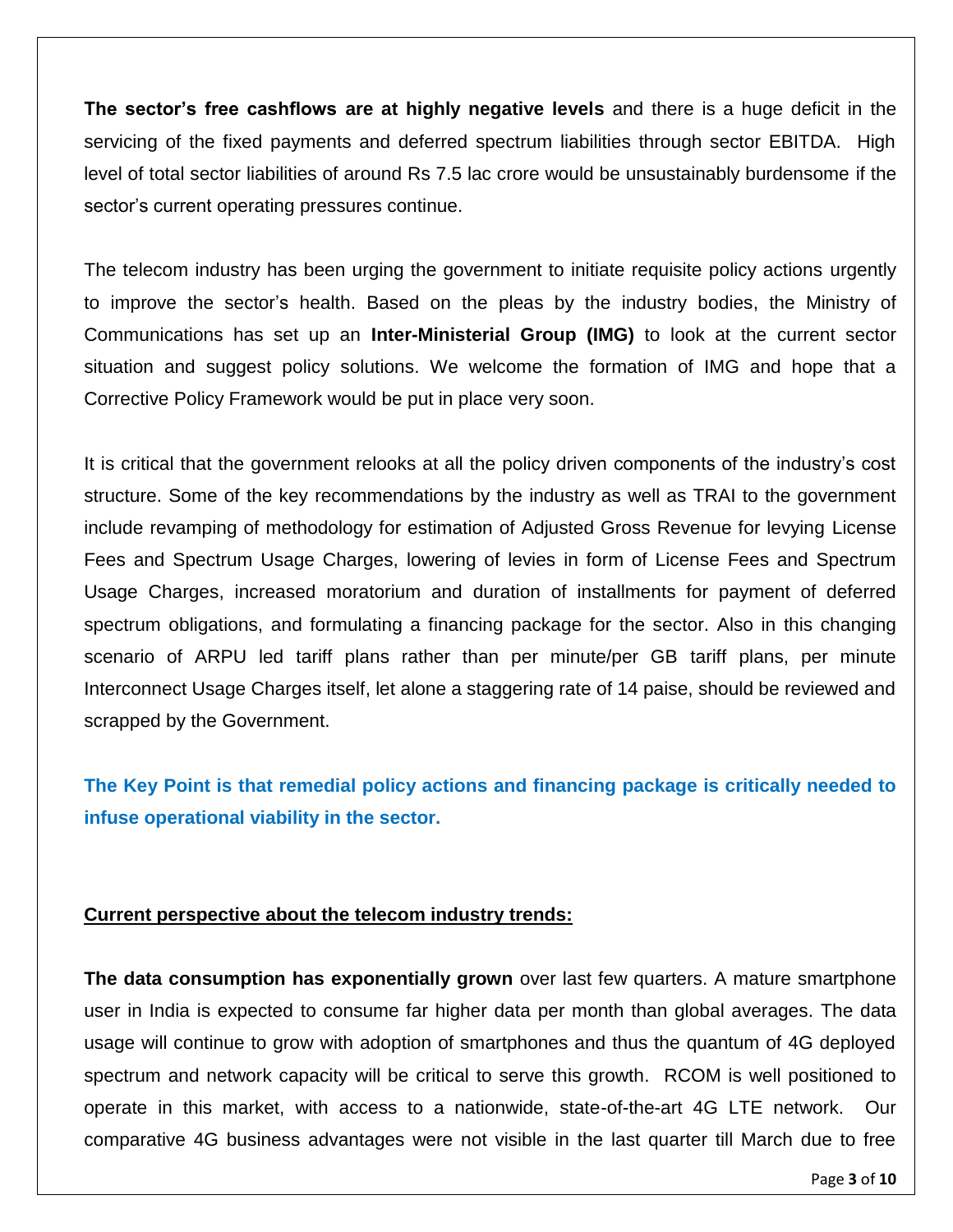offers in the market, but since April we have started seeing upsurge in data consumption as a matter of fact, our May data consumption trends show a 2X jump over March.

**Key takeaway about the trends is that data capacity and seamless execution of date-led strategy are crucial for incremental market shares.** 

**Let me now spend some time to share with you the key developments at RCOM and how RCOM is trying to achieve best possible business execution in these challenging times.** 

RCOM, with its well planned business and corporate strategies, is managing its business execution in the best possible manner in the current industry situation.

In wireless business, we have been following a **dual-pillar strategy with a strong focus on execution.**

- Our **asset light strategy** for 4G services our customers have access to a readymade pan-India network and we did not and do not have to incur any major capex for network rollout.
- We were the first player among the existing operators to switch over from a tariff led pricing strategy to an **ARPU led pricing strategy.** We have been offering a full bouquet of ARPU led products.

As part of our data led strategy, we have launched smart acquisition products offering generous quantities of 4G data to our prepaid customers.

- 1. One of these products offers 1 GB of 4G data everyday per month along with all voice calls priced at 25 paisa per minute, at an aggressive price of Rs. 96 per month. This product thus offers best-in-class voice tariff to 4G customers who have high STD usage.
- 2. The other product offers 70 GB of 4G data at a price of Rs.149. At an effective price of Rs.2 per GB of 4G data, this is one of the most competitive data offers in the industry. In this plan off-net calls are priced at 1 paisa per second whether calls are local or national.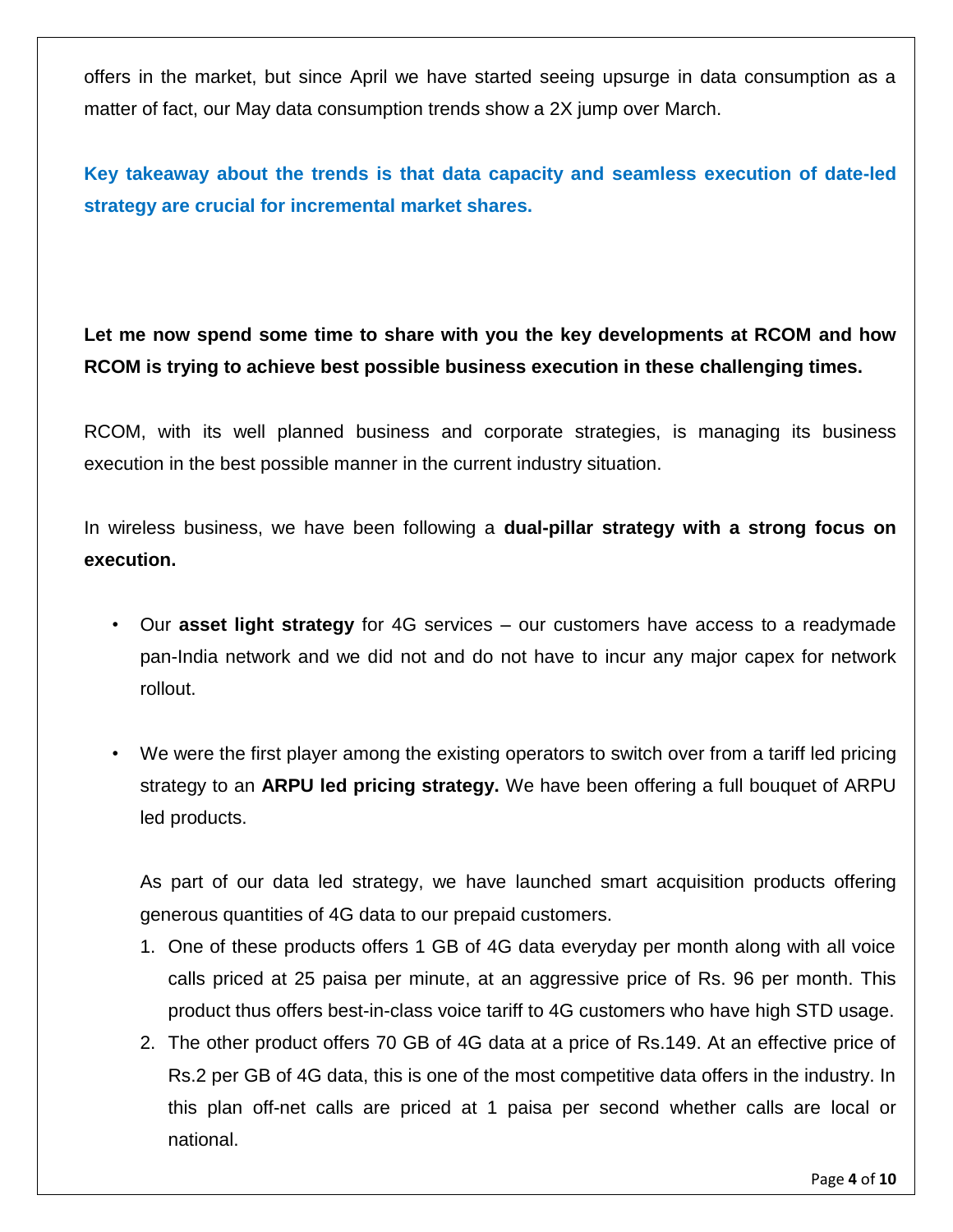We have also launched **new post-paid plans** targeted to acquire high value Voice & 4G Data customers. All the plans offer unlimited calling on any network. Rentals start at Rs 299 which offers 6 GB 4G data and is targeted towards mass market customers hooked on to the social media, while Rs 499 plan offering 15 GB data is targeted towards customers whose usage extend beyond social media to downloading of music/videos and Rs 699 plan which offers 30 GB data targeting the heavy users who might like to use the phone as a Hotspot as well.

These innovative plans are helping us in managing the churn better and also enabling us to acquire post-paid and corporate customers in the 4G LTE business.

VOLTE is the technology for the future and as our plan of future-proofing the business, we expect to introduce **our VOLTE offering in next few quarters.**

During Q4, we have also been executing various revenue and cost driven operational measures:

# **A. Revenue driven operational measures**

- Targeting acquisition of the primary SIM customers by focusing on postpaid acquisition
	- $\circ$  ~10% of incremental acquisitions are now on postpaid, and we hope to increase this to 20% over the next two quarters.
	- $\circ$  ~25% of our incremental revenue is through postpaid customers.
- Offering attractive 4G offers to customers on own network with 4G handsets but not currently using 4G.
- Improving customer retention by proactively offering best-fit plans
- Turning existing customers into partners through a customer referral program
	- o A good number of incremental postpaid acquisitions are being contributed by the referral program.
	- $\circ$  By this program we are not only adding "filtered" i.e. better quality customers, we are also strengthening our bonds with the corresponding existing customers.

Concurrently we have been cautious in the "new" customer acquisition race. We have done this consciously, as we would like to prune the multi-SIM category and have been focusing our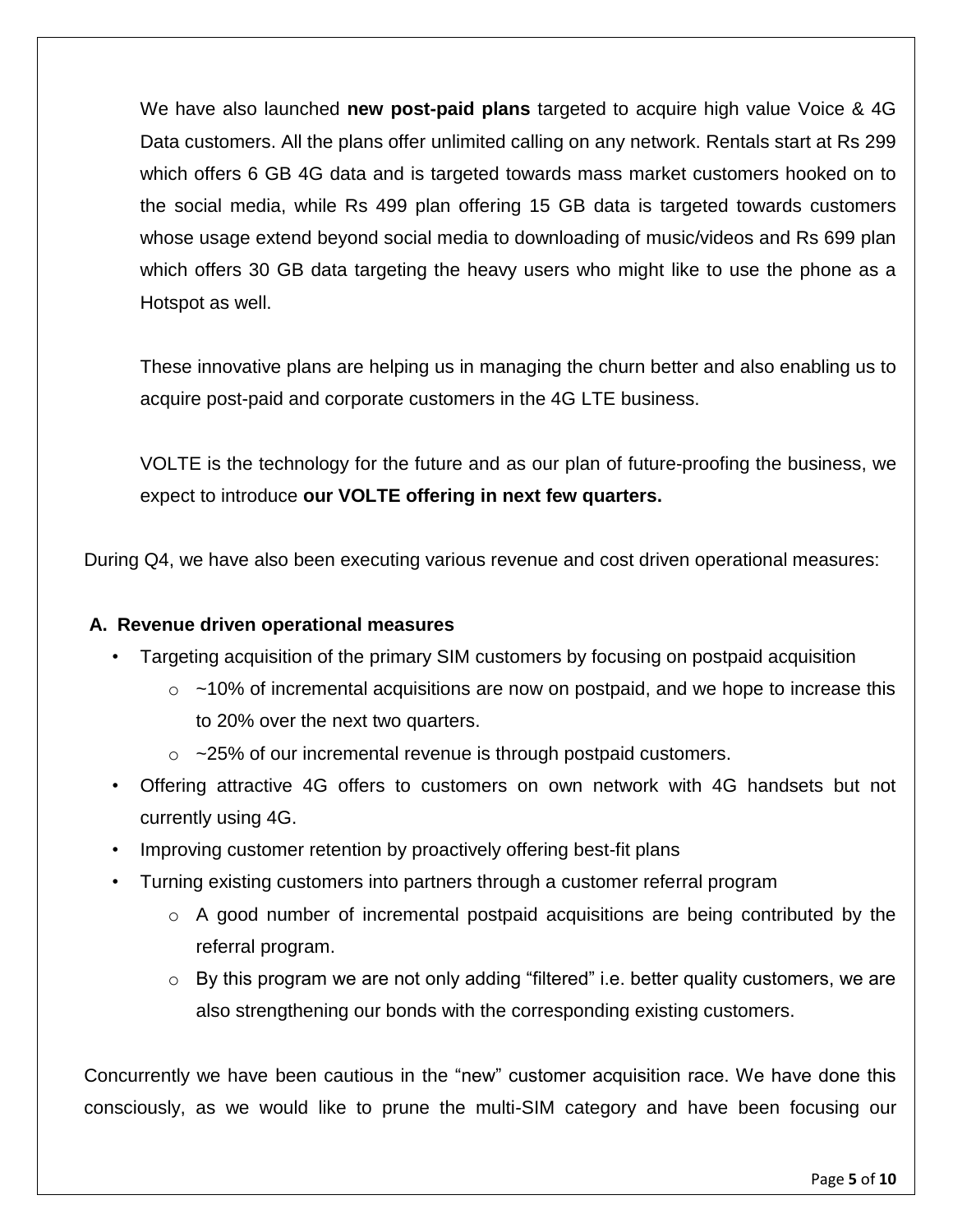energies on deepening and widening our post-paid and corporate customer base by leveraging our pan-India 4G network.

We are also having focused **content partnerships** with Hungama, EROS Now, Saregama, Shemaroo, OnMobile, Opera and others. These partnerships allow us to offer all round entertainment like Music, Videos, Games, Llive TV streaming, Sports, Utility tools etc. These offerings continuously increase our customers' delight and thereby help in our data usage. Additionally, to improving the 4G device penetration and getting more smartphone customers on board we have tied up with financial services companies to offer **financing options** to our buyers for purchasing smartphones. We are driving sale of handsets through our own shopping portal as well. We are happy to see that a lot of customers have shown interest in buying smartphones through these financing schemes and are converting to use our gold standard 4G services.

#### **B. Cost driven operational measures**

We have reorganized and regrouped our operational departments and teams. We have dismantled the legacy circle based organization structure. This was a legacy structure arising out of the "circle" being the basis for issue of "licenses". **We have transitioned to a FMCG like organization** where all backend activities have been centralized to maximize economics of scale. The role of the decentralized field units now is to have a single-minded focus on generating sales. Concurrently, we have automated and digitized our processes e.g. e-KYC is being used extensively. We have created "apps" ecosystem (Instacare for customers and Channelcare for the retail channel) to ensure higher efficiency at lower cost. With all the above, we have **improved our "teeth to tail ratio**" significantly.

# **Our Key message is that RCOM is fully geared on best possible execution of its business operations.**

I will now like to update you on the deleveraging strategy and corporate transactions.

**RCOM launched a comprehensive programme of all-round strategic transformation in the year 2015, with emphasis on industry consolidation, an asset light business model, future sustainability, and cost efficiencies. The programme is now at the final stages of completion.**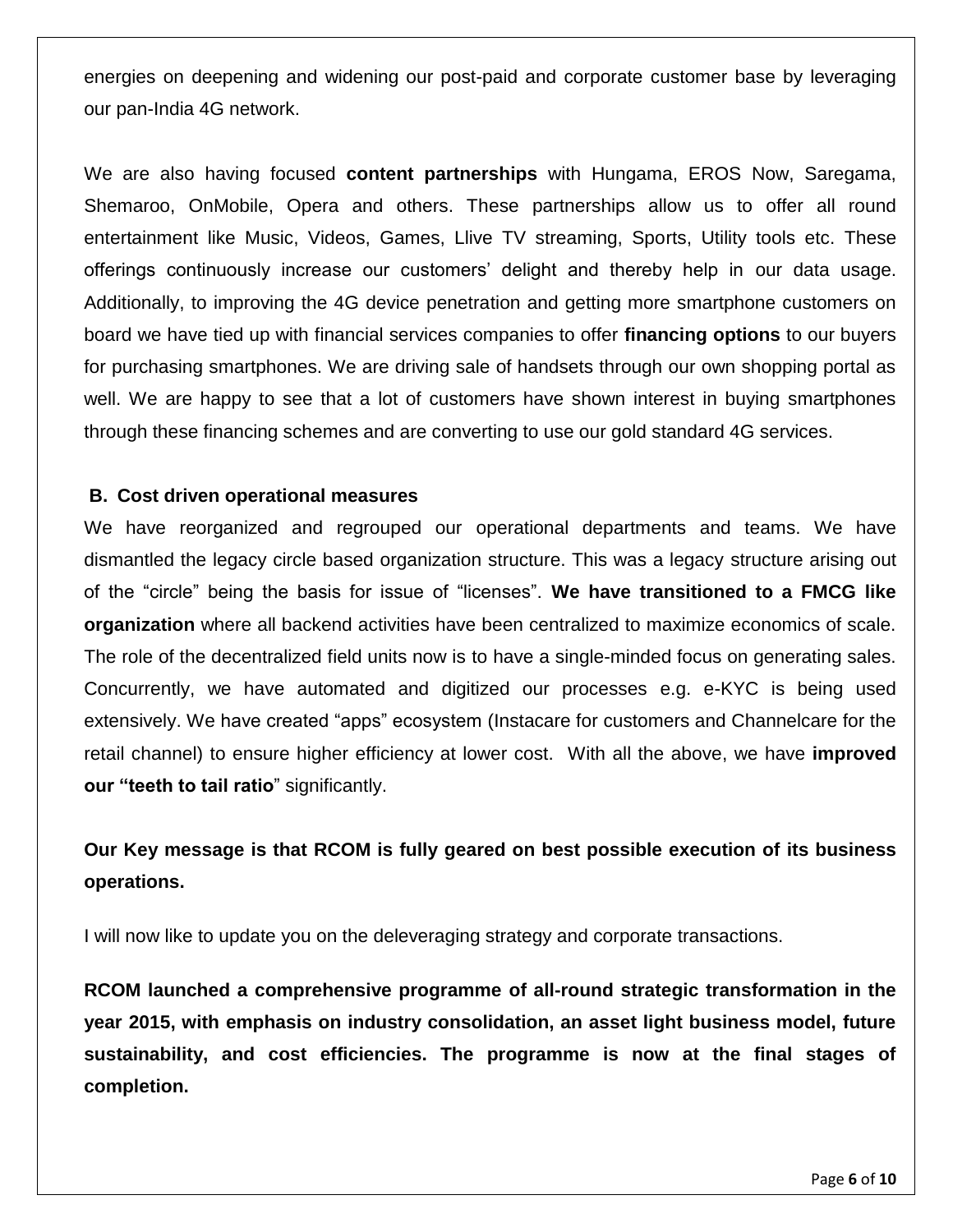- **SSTL's consolidation into RCOM:** The proposed merger of SSTL's wireless operations with RCOM, marking the 1<sup>st</sup> in-country consolidation in the Indian telecom industry, is expected to be completed in June, 2017 with receipt of DoT approvals. The merger will add highly valuable 30 MHz of 850 band spectrum in 8 key circles, and will extend validity of spectrum in these circles for an additional period of 12 years, till 2033.
- **Spectrum trading and sharing deal with Jio**: Our 850 MHz spectrum trading and sharing arrangements with Reliance Jio have been fully implemented, and are now operational for the past over 6 months. This unique arrangement has enabled RCOM to deliver access and connectivity to a world class, nationwide 4G LTE network to millions of valued customers, with minimal capex and considerably lower operating costs.
- **Consolidation of RCOM's wireless business with Aircel:** The proposed consolidation of RCOM's wireless business with Aircel will place the merged wireless entity among the top 3 ranking operators in 12 important circles, and among the top 4 operators in India on the basis of customer base and revenues.

The combined entity will enjoy substantial benefits of scale, and capex and opex synergies with an estimated NPV of ~Rs. 20,000 crore. As part of this transaction, RCOM's overall debt will reduce by Rs 14,000 crore, together with transfer of liability for spectrum instalments of an additional approx. Rs. 6,000 crore.

We have received approvals from the Stock Exchanges, Securities and Exchange Board of India's (SEBI) and Competition Commission of India (CCI). The demerger and merger Scheme has been filed in the National Company Law Tribunal (NCLT). Approvals from the shareholders of both RCOM and Aircel have been duly received in the NCLT convened meeting during April 2017. The lenders' and other requisite consents are expected to be received in the next few months.

 **Monetisation of Tower Assets:** The proposed transaction for sale of the tower infrastructure owned by the Company to Brookfield has received requisite approvals from CCI. The business demerger and transfer scheme has been filed with the NCLT. Shareholders' approvals have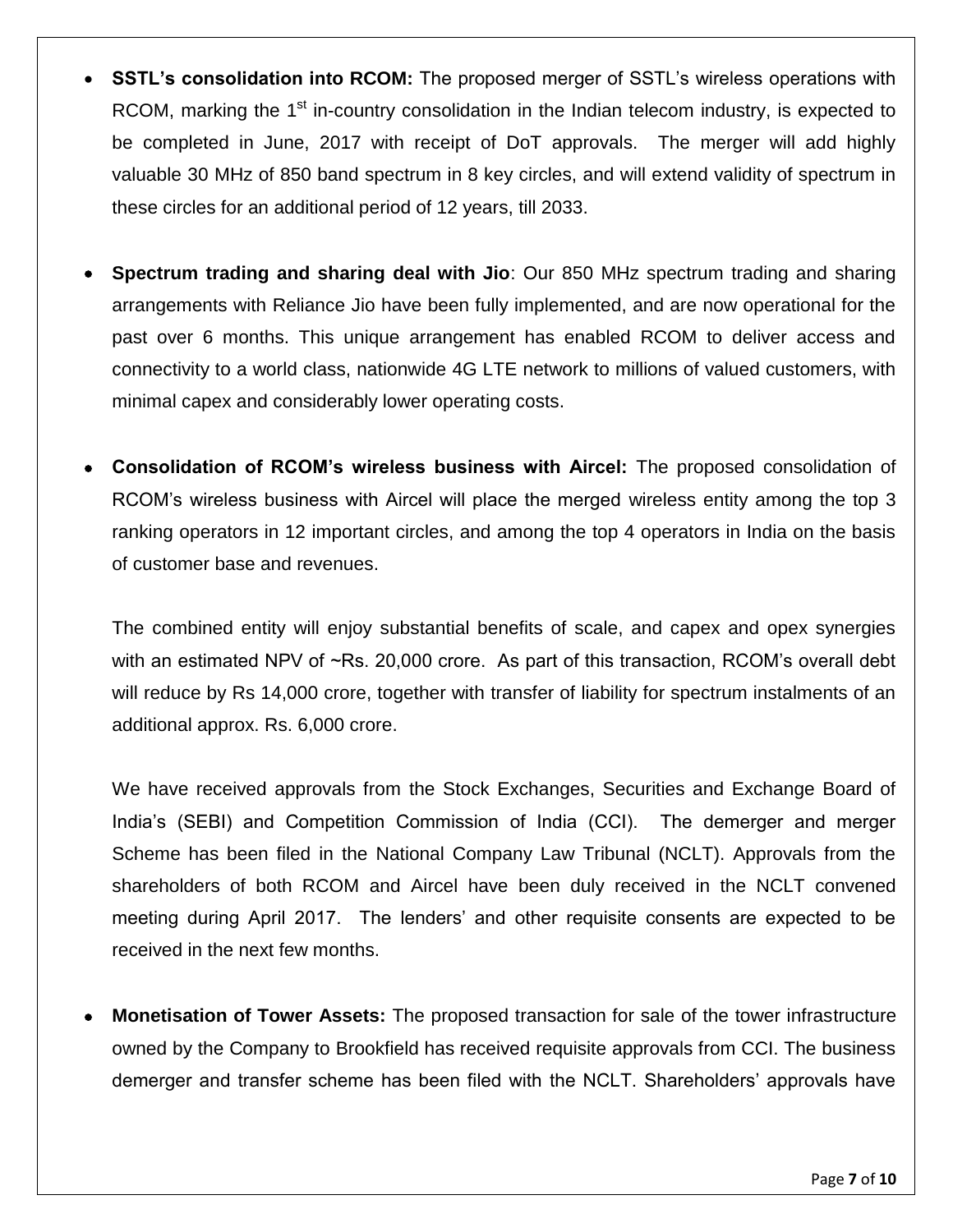been received in the NCLT convened meeting during April 2017, and lenders' and other consents are expected in the next few months.

RCOM will receive an upfront cash payment of Rs. 11,000 crore from the proposed transaction and the same will be fully utilised for reduction of debt. RCOM will also receive 49% future economic upside in the Towers business.

Upon completion of the Aircel merger and sale of the Tower business, RCOM's debt will stand reduced by approx. Rs 25,000 crore and the Company will hold highly valuable strategic stakes of 50% in the Aircel JV and 49% future economic upside in the towers business, providing future monetisation opportunities for significant further deleveraging.

**Post these transactions, remaining substantially lower debt in RCOM would be serviced through RCOM's existing high growth and higher margin businesses** in the domestic enterprise segment, Data Centers, optical fibre and international business in GCX. All these businesses have higher stability of revenues and stickier customer base with minimal churn.

**Further deleveraging through monetization of our prime real estate properties at Delhi and Navi Mumbai would be achieved.** 

**Liability Management:** Post signing of binding documents for the Aircel and Brookfield transactions, RCOM has formally advised all its lenders that it will be making repayment of an aggregate amount of Rs 25,000 crore from the proceeds of these two transactions, on or before 30th September 2017. The said amount will cover not only all scheduled repayments, but also include substantial pre-payments to all lenders on a pro-rata basis.

RCOM is presently engaged in discussions with its lenders to obtain their requisite consents for the two transactions and to refinance scheduled instalments falling due in the interim period up to 30th September, 2017, to facilitate expeditious closing of both transactions in the best interests of all stakeholders. Based on the large number of approvals already received for the two transactions and continuing good progress for the balance, RCOM expects to meet its all debt repayment obligations in line with these plans, and substantially reduce its overall debt.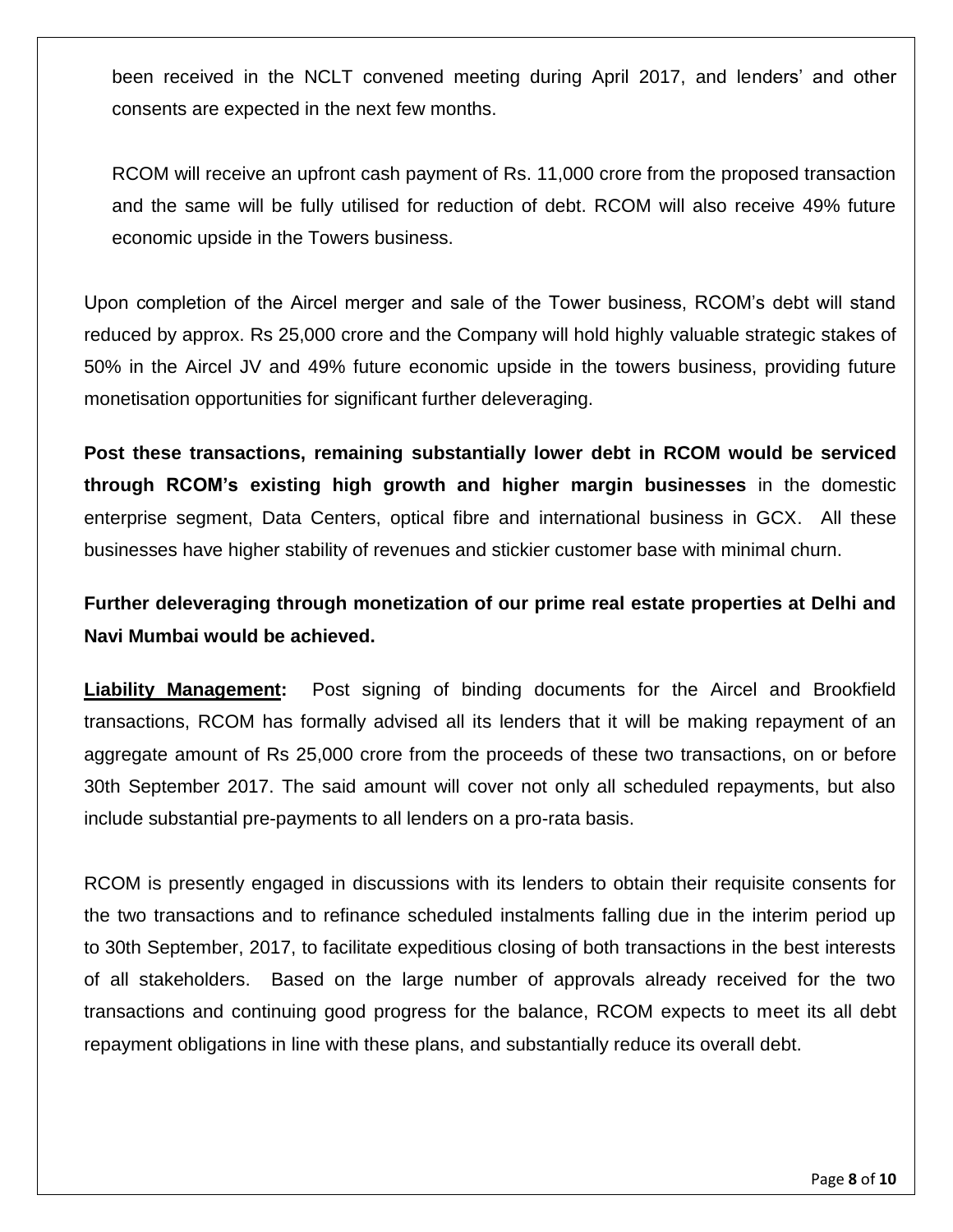RCOM has been working steadfastly on execution of its well-planned, future-proof, all-round strategic transformation strategy since last two years. Had the hyper competitive disruptive situation not happened during last two quarters, RCOM would have been in a far better operating and financial situation due to its forward-looking planning. **Clearly, this has been a totally unexpected development and we urge all our stakeholders to appreciate the current situation and support the current transformational phase of the Company, which would usher RCOM into a very solid and sustainable position.**

**I will now request Bill to give you an update on the developments in the Enterprise and GCX businesses.**

#### **Bill Barney**

RCOM's Enterprise and GCX business continues to show steady performance while gaining visibility across key markets globally.

#### **Here are some highlights of our Achievements in Q4:**

- We completed significant Network upgrades and enhancements in Q4 across our global network infrastructure, with 1.75 Tbps added on subsea and 1.1 Tbps added on backhauls.
- GCX signed a partnership with vScaler to enable direct access to vScaler's cloud services platform via GCX's CLOUD X Fusion, delivering next generation application specific Cloud services to consumers and enterprises on a global scale. The collaboration leverages on GCX's core assets which include a global network with data centers connected in key hubs, and a leading ecosystem of on-net Clouds and providers as well as on vScaler's cloud platform powered by OpenStack, a leading open source IaaS provider. The joining of the two platforms will enable customers to simplify and accelerate their strategic deployments of cloud by allowing them to provision full HPC-on-Demand clusters, Big Data analytics, accelerated GPU compute (for Machine Learning), tiered and accelerated storage platforms via CLOUD X Fusion, from Global Cloud Xchange.
- We initiated Reliance Branch Connect launch—India's first 4G Enterprise VPN Solution. This 4G last mile for MPLS VPN with pan-India reach offers bandwidth options up to 2 Mbps; simple deployment with usage based plans; and bandwidth throttling to avoid bill